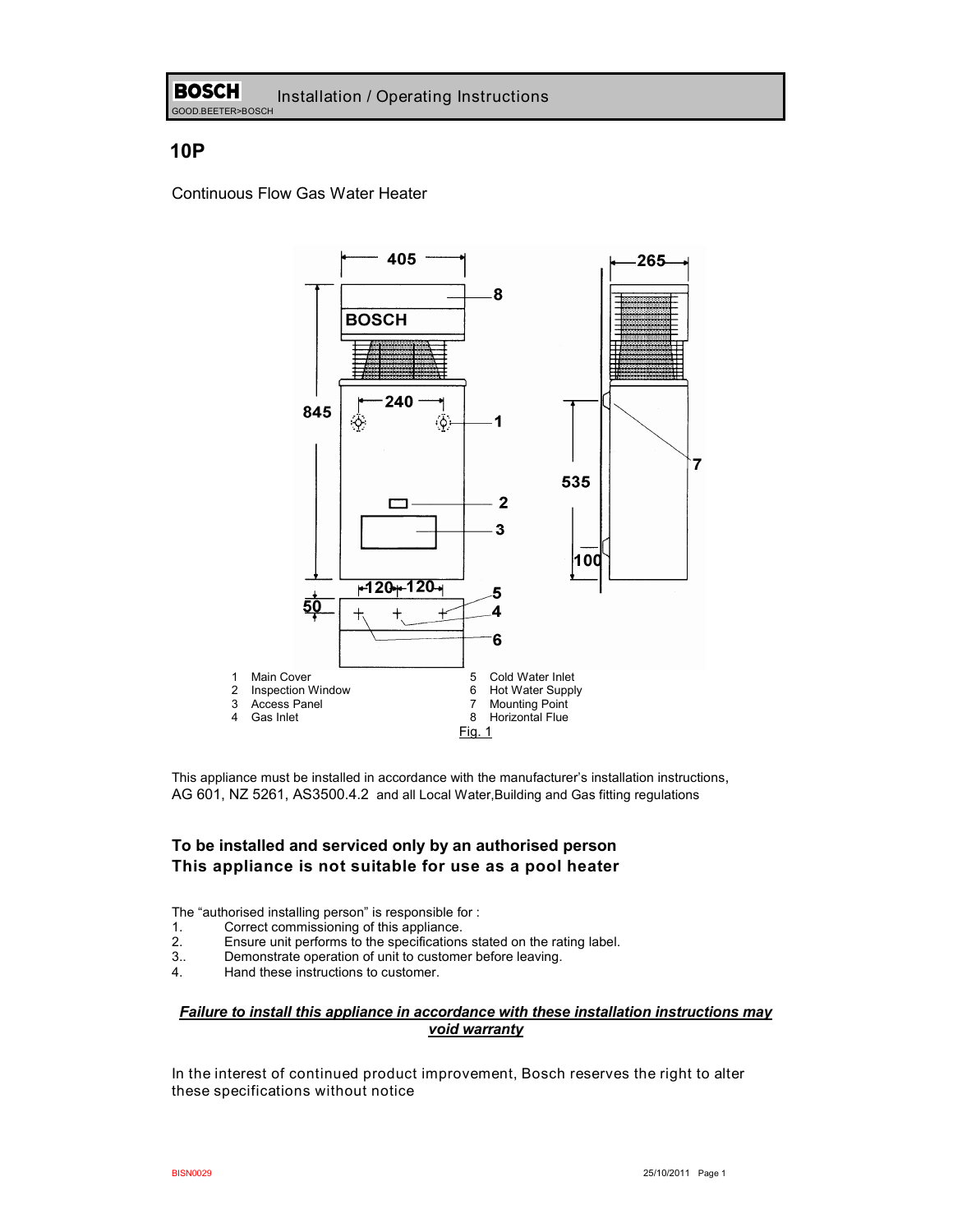### Installation

Install only on an external wall, as close as possible to the most frequently used hot tap. Use a heat shield (accessory item part number 9 708 061 400) if the unit is to be installed on a combustible surface. Allow minimum air gap of 10 mm between the flue and the heat shield, (refer figure 2).

Ensure that the flue terminal is clear of any combustible material, and avoid installation in a marine environment.

Install the appliance such that the base of the appliance is not more than 1.3 metres and not less than 0.5 meters from the ground, and allow for easy access to service heater.

Secure heater to wall using two 10g X 5/16 hex head wood screws (Ramset 610041 or similar). Locate head of screw in the key hole of the top mounting bracket.



Pipe Connections Refer to Fig. 1 for locations

Hot and Cold water ½" male Natural gas ¾" female L.P. gas ½" male

A gas cock must be installed in the gas supply line with provision to disconnect the appliance. Install gate valve or full flow ball valve (fixed mechanism type) in cold water supply. A non return valve must not be fitted. Example duo valve

We recommend that all hot water pipes be lagged if the runs are long or exposed, and water-proof lagging should be used on all external hot water pipes. If the water supply pressure exceeds 80% of the specified maximum, install a pressure limiting valve. If installing a pressure limiting valve fit a cold expansion valve between the limiting valve and the appliance.  $PLV = 500kPa$  Cold expansion = 700kPa Refer to AG 601 and AS3500.1 for the relevant pipe size.

NOTE: Service calls for incorrect pipe sizing will NOT be covered under warranty.

### Water Filter

If sludge or foreign matter is or may be present in the water supply, it is recommended that a suitable filter be incorporated in the water supply line to the heater. All pipes should be well flushed before connection is made.

A water filter/strainer is installed in the inlet of the brass water valve inside the appliance.

### Water Temperature Adjustment

Located inside the water heater, immediately below the gas controls, is a water temperature selector knob.

To increase the water temperature ( decrease water flow ) turn the knob clockwise. To reduce water temperature ( increase water flow ) turn the knob anti clockwise.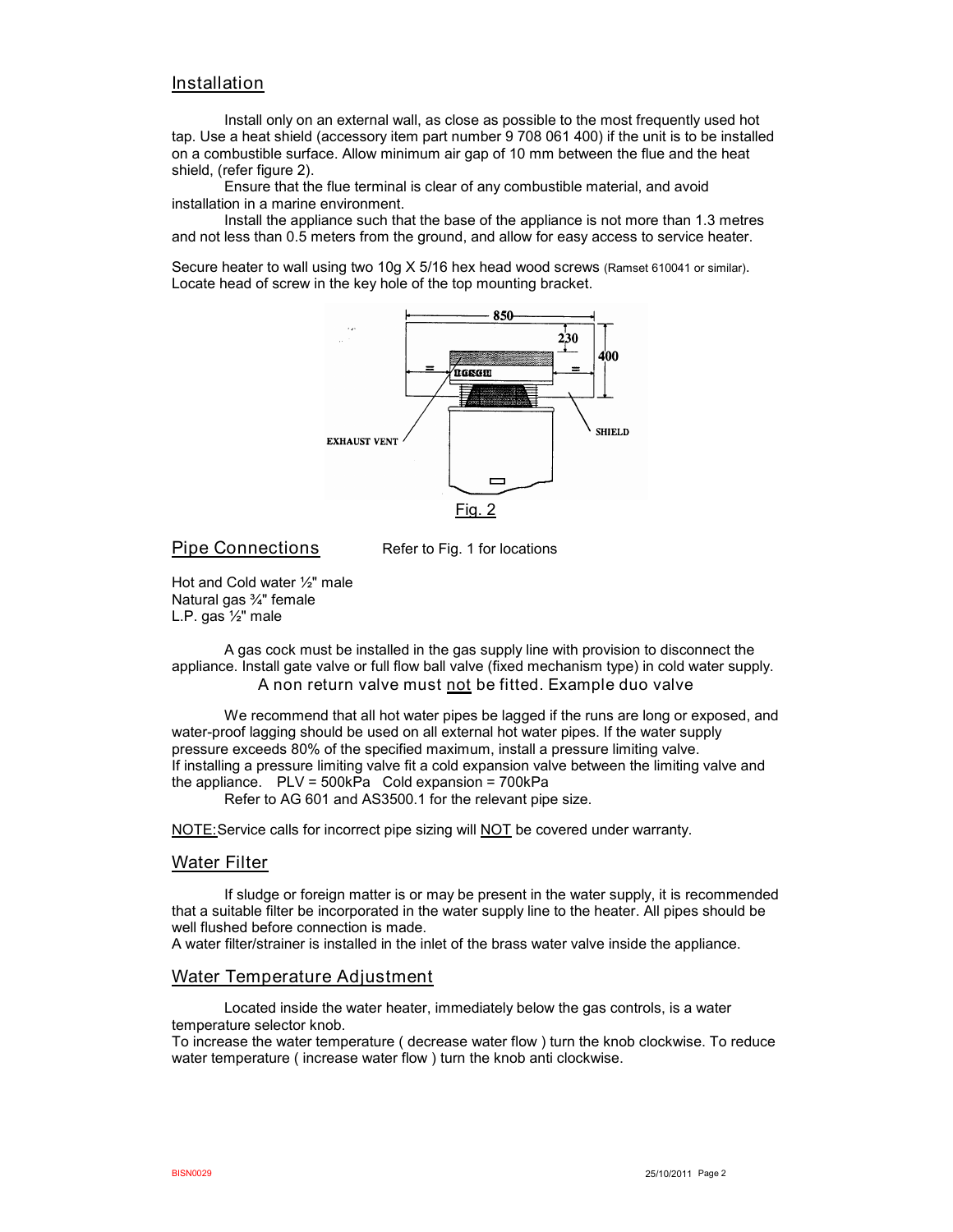# Characteristic Data

| Pilot orifice diameter (mm)                                                                                | NG.<br><b>LPG</b><br>TG<br><b>TLP</b>              | 0.30<br>0.19<br>0.56<br>0.56                                       |
|------------------------------------------------------------------------------------------------------------|----------------------------------------------------|--------------------------------------------------------------------|
| Burner injector diameter (mm)                                                                              | NG.<br>I PG.<br>TG<br><b>TLP</b>                   | 1.20<br>0.75<br>2.15<br>2.15                                       |
| Burner pressure (kPa)                                                                                      | NG.<br>I PG.<br>TG.<br><b>TLP</b>                  | 0.87<br>2.40<br>0.40<br>0.40                                       |
| Water flow selector at left hand stop.<br>Maximum water flow<br>Temperature rise<br>Minimum inlet pressure | 10 litres / minute<br>$25^{\circ}$ C<br>NG<br>IP.  | 90 kPa<br>$(9.0$ metres $W.G.)$<br>55 kPa<br>$(5.5$ metres $W.G.)$ |
| Water flow selector at right hand stop<br>Minimum water flow<br>Temperature rise<br>Minimum inlet pressure | 4.5 litres / minute<br>$55^{\circ}$ C<br>NG<br>I P | 30 kPa<br>$(3$ metres W.G.)<br>10kPa<br>$(1$ metre W.G.)           |

Refer to rating label located on the bottom right hand corner of the back panel for additional data.

### Freezing Weather

In areas where the atmospheric temperature may drop below  $0^{\circ}$ C, the heater must be drained to prevent damage by expansion of freezing water. For appliances installed in locations where the temperature falls below 0° C for brief periods, the installation of an EXOGEL expansion valve, (part number H 707 060 151), will minimise the possibility of damage to the appliance.

This water heater **MUST NOT** be installed in areas where the temperature remains below 0°C for extended periods.



### Conversion and Spare Parts

For spare parts or conversion of the heater to operate on a different gas that for which it was originally manufactured, please contact your local gas authority, authorised service agent or the manufacturer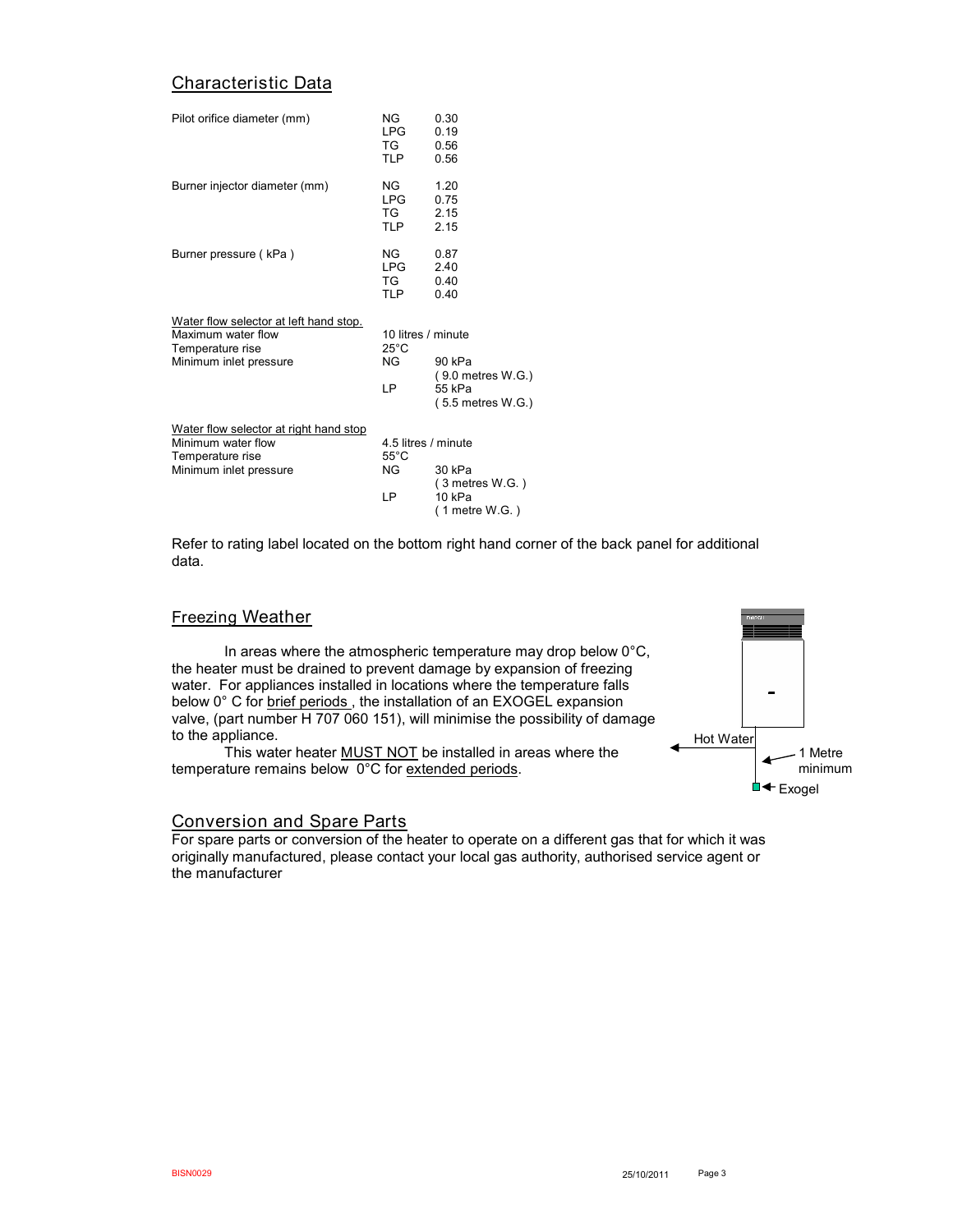# Operating instructions

Open all hot water taps to expel any air prior to lighting Remove front cover by loosening the two screws at the lower rear corners of the cabinet. Check that gas and water valves are open, operate as indicated in Fig. 3 Refit front cover and tighten screws





Warning - If the pilot light is extinguished, wait 5 minutes before attempting to relight the appliance. If the appliance does not operate, burns with yellow flame, leaks water or a gas smell is evident, turn off and contact the local gas authority, the manufacturer or an authorised service person. When attempting to light the appliance ensure that all hot water taps are turned off.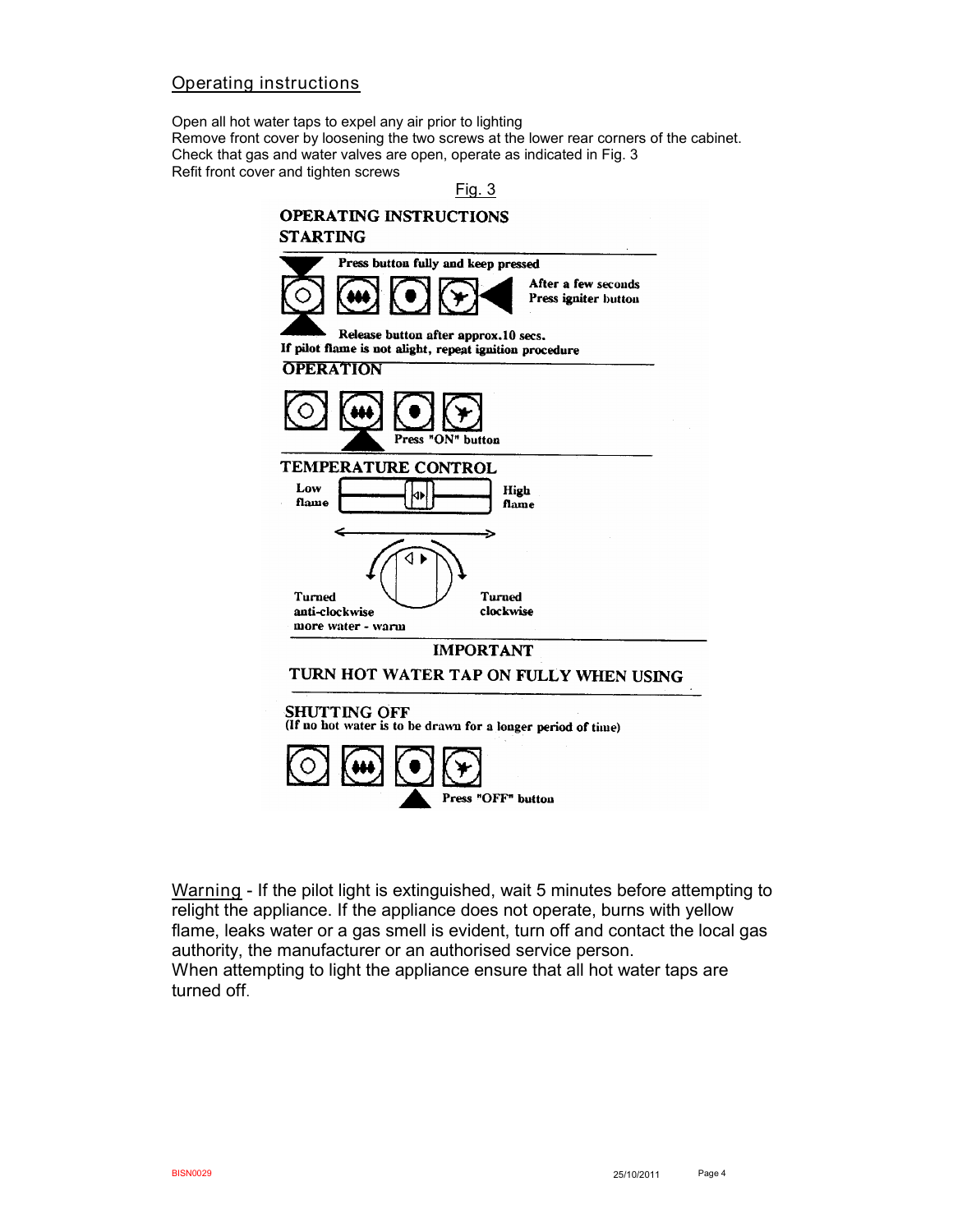# Commissioning

### Gas Inlet Pressure Adjustment

With the gas supply turned off, remove sealing screw from inlet pressure test point located on the right hand side of the gas section refer Fig. 4 pos.A, attach manometer. Turn on gas and light heater. Open hot water tap fully and adjust gas pressure regulator to 1.13kPa for NG or 2.60kPa for LPG. Turn off gas and water, remove manometer, replace sealing screw and test for escape.

### Gas Burner Pressure Adjustment

Turn off gas supply, loosen captive screw in burner pressure test point, left hand side of burner manifold refer Fig.5 Pos A, attach manometer turn on hot water tap fully and check pressure.

Adjust pressure by turning the knurled wheel clockwise to increase gas pressure, anti clockwise to decrease. refer Fig 4 Pos.E



Fig. 4



Fig 5

### **Maintenance**

We recommend that the appliance be inspected and cleaned by an authorised person periodically, depending upon the frequency and duration of its operation, but never less than once a year.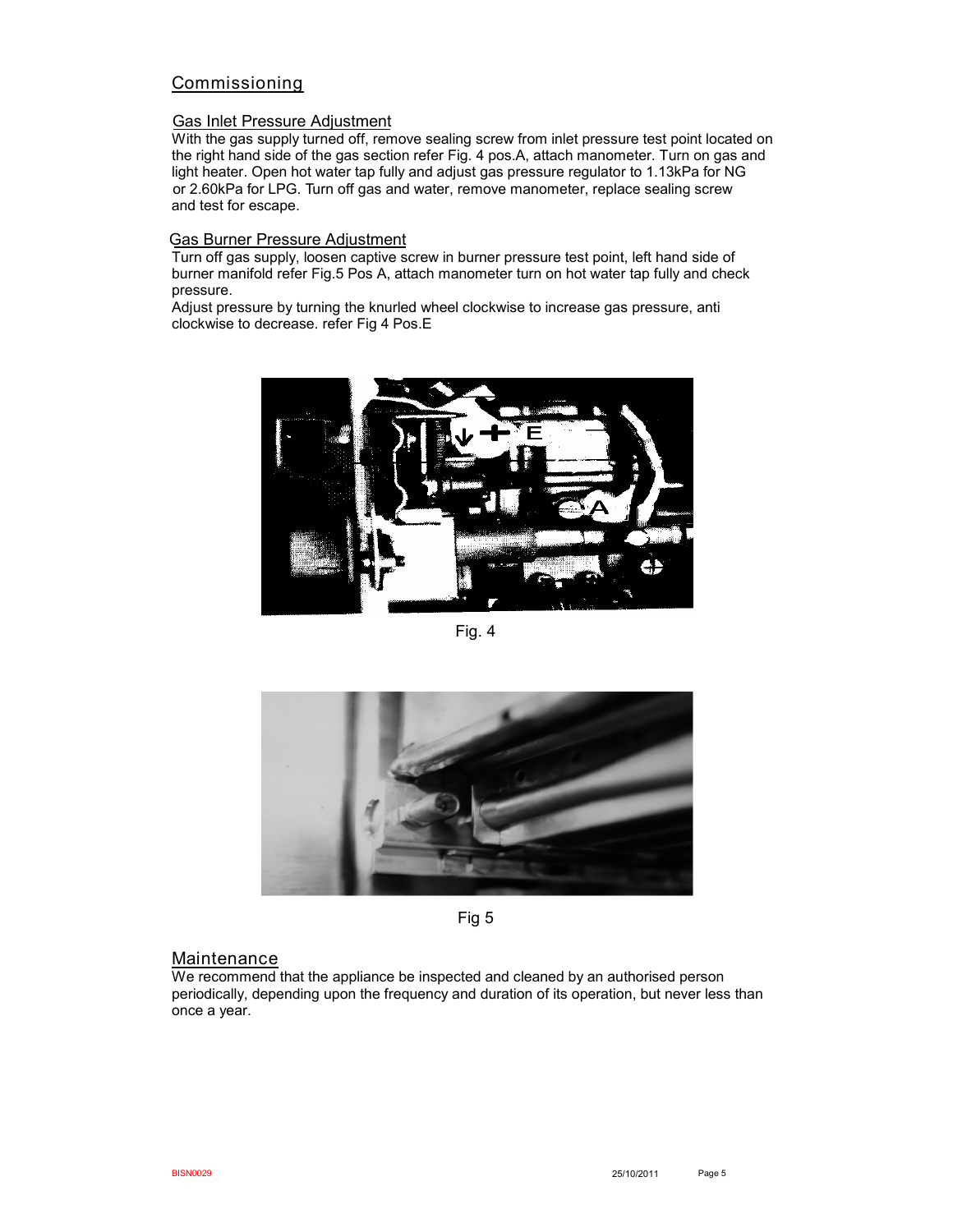# Fault Finding.

| Problem                              | <b>Possible Cause</b>                          | Solution                                                        |  |  |
|--------------------------------------|------------------------------------------------|-----------------------------------------------------------------|--|--|
| Appliance does not light             | No gas supply                                  | Connect to supply                                               |  |  |
|                                      | <b>Blocked pilot</b>                           | Replace pilot injector                                          |  |  |
| Pilot lights but no main burner      | Split/Distorted diaphragm                      | Replace                                                         |  |  |
| Smell of gas                         | Luminous flame                                 | Clean burner                                                    |  |  |
| Yellow flame                         | Loose gas connection<br>Burner venturi blocked | Locate leak with soap solution<br>Clean with venturi brush      |  |  |
| Water leak on top of water valve lid | Damaged O ring                                 | Replace O ring, grease with                                     |  |  |
|                                      |                                                | Unisilkon L641# 8709918413                                      |  |  |
|                                      |                                                |                                                                 |  |  |
|                                      | Excessive pressure                             | Check water isolating valve.                                    |  |  |
|                                      |                                                | (Must be gate valve or similar)                                 |  |  |
|                                      |                                                |                                                                 |  |  |
|                                      | Frost damage                                   | Drain appliance or fit Exogel                                   |  |  |
| Low burner flame, water does not     | Low inlet gas pressure                         | expansion valve # H707060151<br>Check supply regulator and pipe |  |  |
| heat up.                             |                                                | size                                                            |  |  |
|                                      | Low burner pressure                            | Check appliance regulator                                       |  |  |
|                                      |                                                | Check thermostat bellows                                        |  |  |
|                                      |                                                | Check thermostat insert                                         |  |  |
| Low water temperature                | Water flow rate set too high                   | Set flow rate                                                   |  |  |
|                                      | Low gas pressure                               | Check pressure                                                  |  |  |
|                                      | Thermostat faulty/out of                       | Replace/Adjust thermostat                                       |  |  |
|                                      | adjustment                                     |                                                                 |  |  |
| Low water flow                       | Low water pressure                             | Check and adjust                                                |  |  |
|                                      | <b>Blocked water valve</b>                     | Clean filter                                                    |  |  |
|                                      | Blocked heat exchanger                         | Descale                                                         |  |  |
|                                      | Blocked shower rose or tap                     | Clean                                                           |  |  |
|                                      | aerator<br>Low flow water saver shower rose    | Replace with less restrictive rose.                             |  |  |
| Shower goes hot & cold               |                                                | Check operation at other tap                                    |  |  |
| Operates only at high water flow     | Relief valve spring corroded                   | Replace valve                                                   |  |  |
|                                      |                                                |                                                                 |  |  |
|                                      | Installed incorrectly, cold supply to          | Correct installation                                            |  |  |
|                                      | hot outlet                                     |                                                                 |  |  |
| Cuts off when operating              | Thermostat faulty/out of                       | Replace/Adjust thermostat                                       |  |  |
|                                      | adjustment                                     |                                                                 |  |  |
|                                      | Wrong thermostat insert                        | Fit correct part                                                |  |  |
| Operates only with slow light valve  | Faulty diaphragm                               | Replace                                                         |  |  |
| loose                                |                                                |                                                                 |  |  |
|                                      | Blocked passage between slow                   | Clean                                                           |  |  |
|                                      | light & venturi                                |                                                                 |  |  |
|                                      |                                                |                                                                 |  |  |
|                                      | Faulty slow light valve                        | Clean/Replace                                                   |  |  |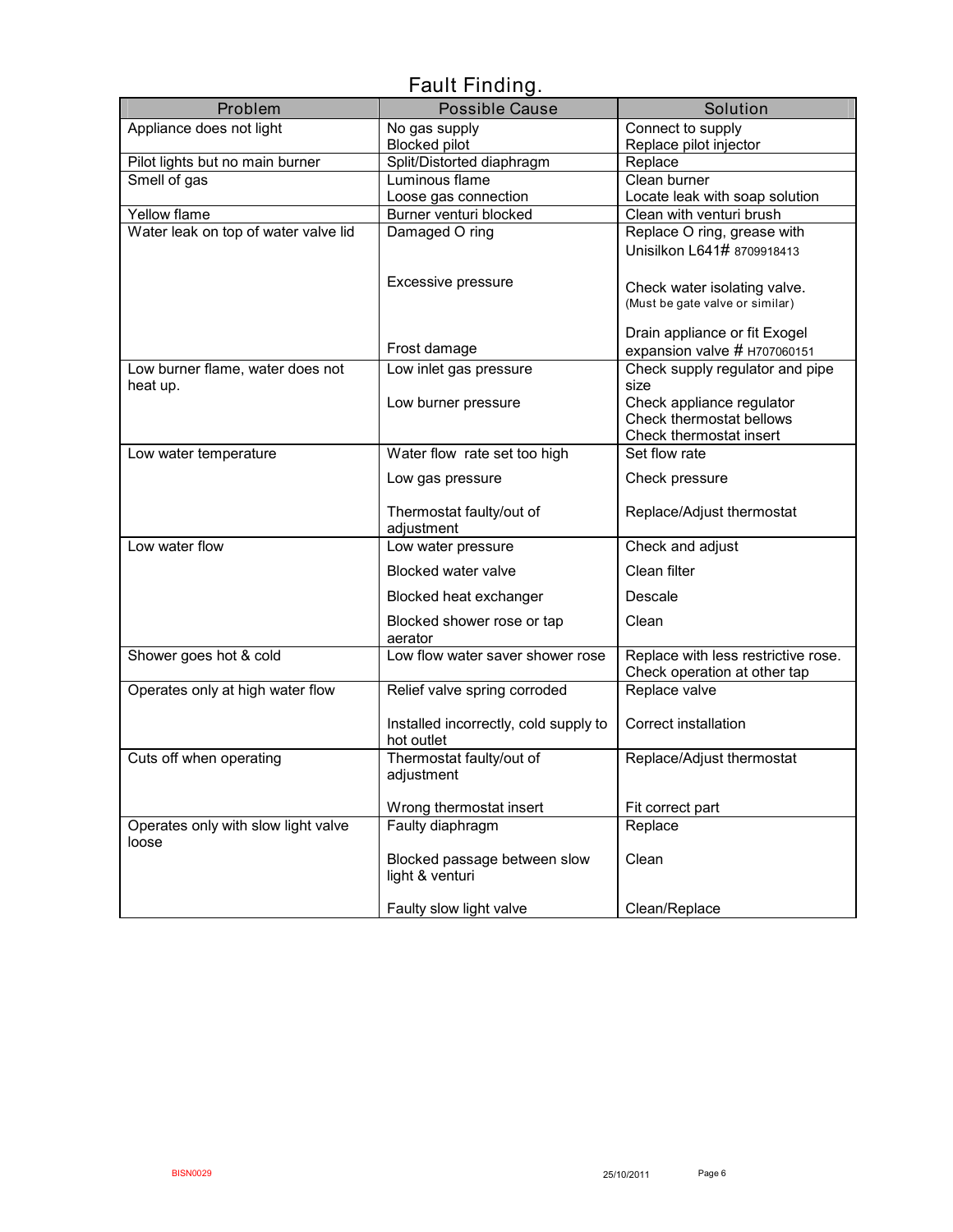# Water quality

All Bosch water heating appliances are constructed from high quality materials and components and all are certified for compliance with relevant parts of Australian and New Zealand gas, electrical and water standards.

Whilst Bosch water heaters are warranted against defects, the warranty is conditional upon correct installation and use, in accordance with detailed instructions provided with the heater, in the case of the water supplied to the heater, it is important that the water quality be of acceptable standard.

The water quality limits/parameters listed in water quality table are considered acceptable and generally, Australian and New Zealand suburban water supplies fall within these limits/parameters.

In areas of Australia and New Zealand where water may be supplied, either fully or partly, from bores, artesian wells or similar, one or more of the important limits may well be exceeded and the heater could, therefore, be at risk of failure.

Where uncertainty exists concerning water quality, intending appliance users should seek a water analysis from the water supplying authority and in cases where it is established that the water supply does not meet the quality requirements of the water quality table, the Bosch warranty would not apply.

Water quality table

Maximum levels

| 苦           | <u>ග</u><br>gelier<br>ratio<br>õ<br>Б<br>$\frac{1}{\ln 1}$<br>leq<br>Sat | Hardness<br>$\overline{\mathfrak{G}}$<br>l ö | $\overline{6}$<br>으<br>$\overline{C}$<br>동 | ε<br>laiu | <b>Iron</b> |
|-------------|--------------------------------------------------------------------------|----------------------------------------------|--------------------------------------------|-----------|-------------|
| $6.5 - 9.0$ | $+0.4$ to $-1.0$                                                         | 200                                          | 250                                        | 180       |             |
|             | at 65 $^{\circ}$ C                                                       | mg/1                                         | mg/l                                       | mg/l      | mg/l        |

Table 8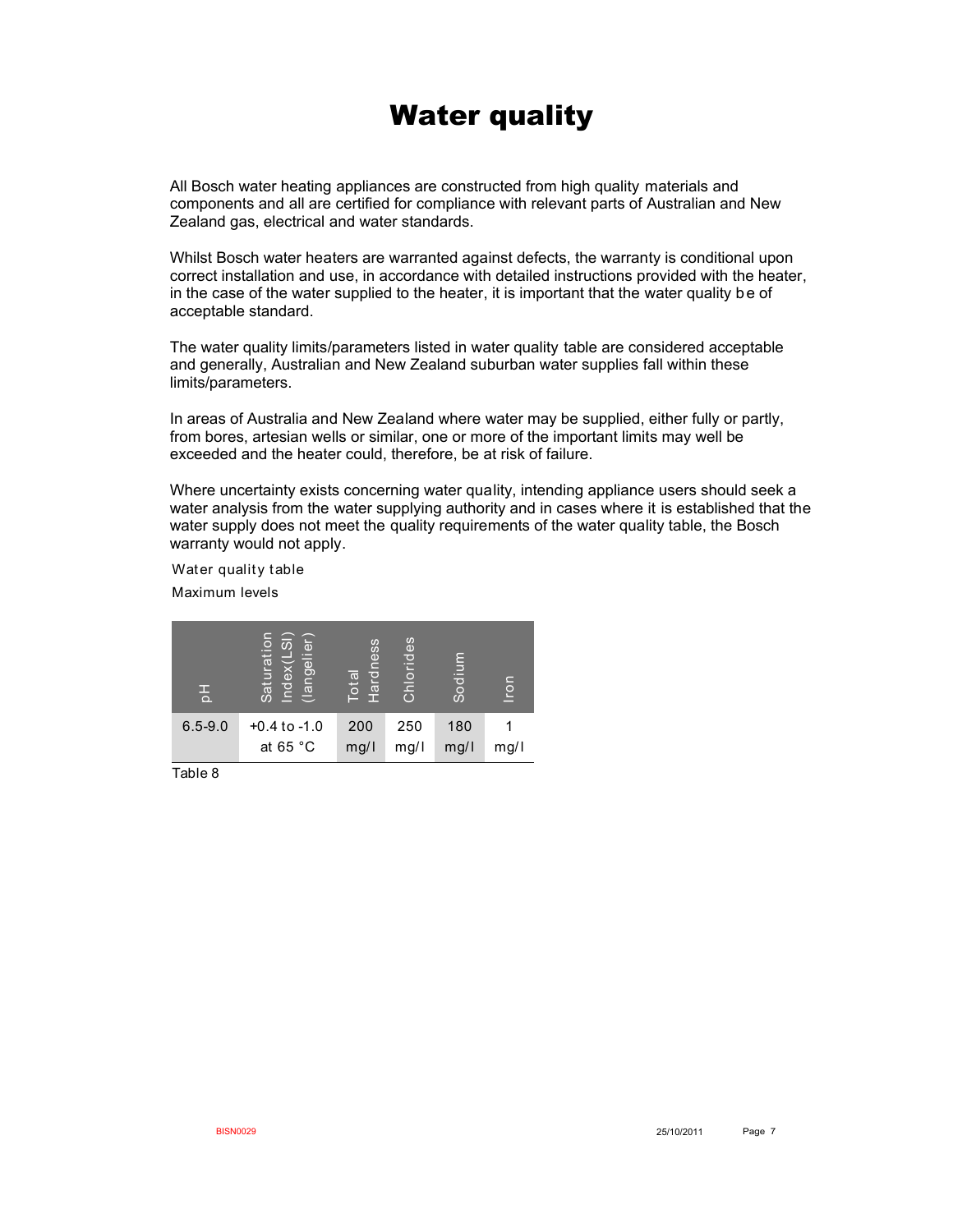# Warranty details

## Robert Bosch (Australia) Pty Ltd

(Bosch) Manufacturer's Warranty

### (Applicable for purchases from 1 January 2012)

All Bosch hot water units are carefully checked, tested and subject to stringent quality controls.

### 1. Warranty

Bosch offers, at its option, to repair or exchange this Bosch hot water unit or the relevant part listed in clause 2 below at no charge, if it becomes faulty or defective in manufacture or materials during the warranty period also stated in clause 2. This warranty is offered in addition to any other rights or remedies held by a consumer at law.

### 2. Warranty periods & coverage

- **(a)** Domestic applications: 2 years (parts and labour)
- **(b)** Heat exchangers used in domestic applications: 10 years (parts only)
- **(c)** Commercial applications: 12 months (parts and labour)
- **(d)** Heat exchangers used in Commercial applications 12 months (parts only)

All warranty periods commence on the date of purchase of the hot water unit by the end-user. However, where the date of purchase by the end-user is more than 24 months after the date of manufacture, all warranty periods will automatically commence 24 months after the date of manufacture.

### 3. Warranty exclusions

This warranty is VOID if any damage to or failure of the hot water unit is caused wholly or partly by:

- **(a)** Faulty installation
- **(b)** Neglect, misuse, accidental or non-accidental damage, failure to follow instructions
- **(c)** Use of the unit for purposes other than which it was designed or approved
- **(d)** Unauthorised repairs or alterations to the unit without Bosch's consent
- **(e)** Use of unauthorised parts and accessories without Bosch's consent
- **(f)** Use of non-potable water or bore water in the hot water unit (see product instructions for further details)
- **(g)** Continued use after a fault becomes known or apparent.

This warranty DOES NOT include:

- **(a)** Costs of consumables or accessories
- **(b)** Wear and tear, normal or scheduled maintenance

 **(c)** To the extent permitted by law, any damage to property, personal injury, direct or indirect loss, consequential losses or other expenses

 **(d)** Changes in the condition or operational qualities of the hot water unit due to incorrect storage or mounting or due to climatic, environmental or other influences.

NOTE: Any service call costs incurred by the owner or user of the hot water unit for any matter not covered by the terms of this warranty will not be reimbursed by Bosch, even if those costs are incurred during the warranty period. If the hot water unit is located outside the usual operating area of a Bosch service agent, the agent's travel, freight or similar costs are not covered by this warranty and must be paid by the owner or user of the hot water unit.

### 4. Warranty conditions

- **(a)** Proof of purchase may be required.
- **(b)** The hot water unit must be installed by an authorised and licensed installer.
- **(c)** Proof may be required of the date of installation and correct commissioning of the hot water unit has